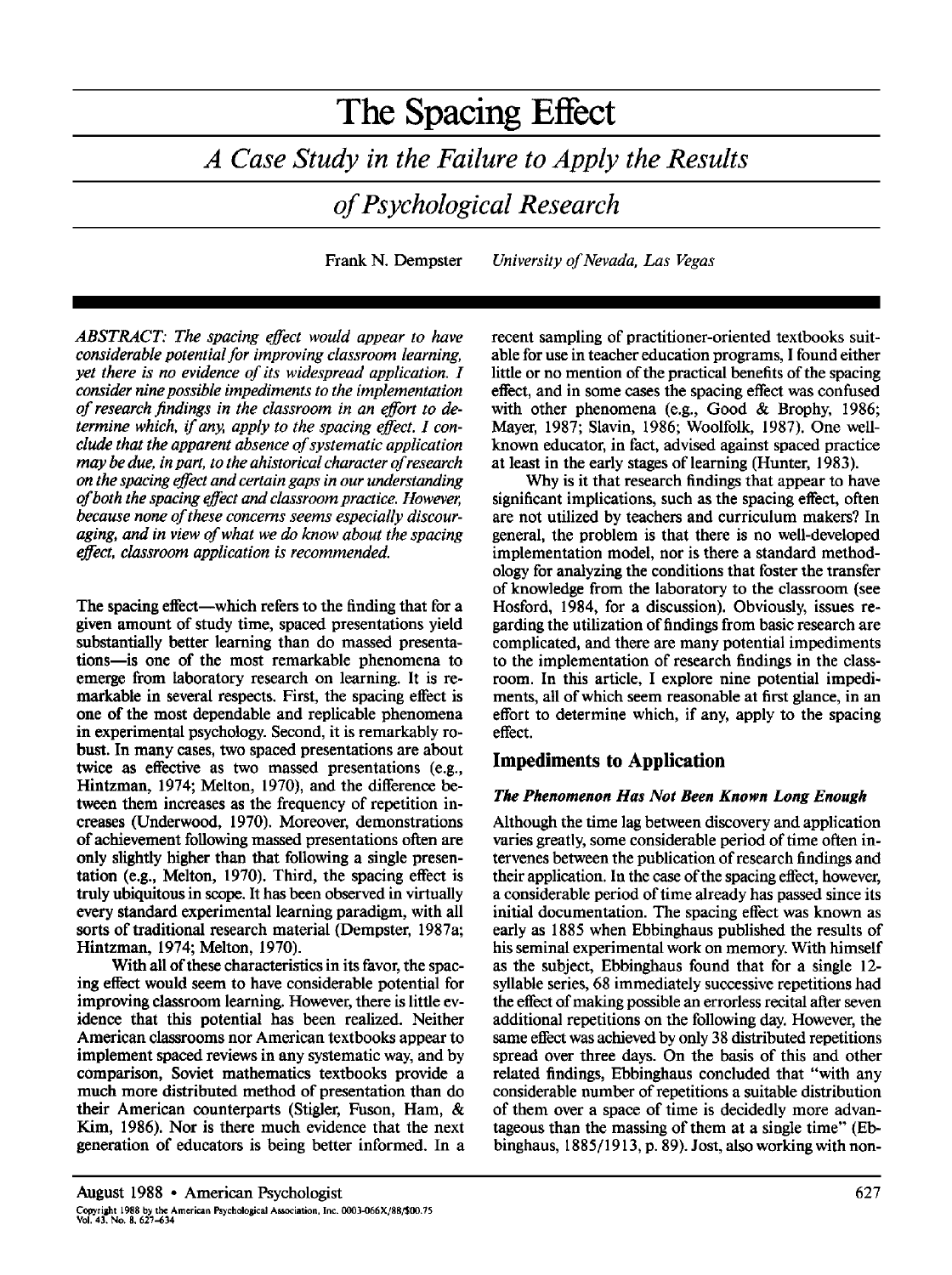**sense** syllables, reported similar findings and in 1897 formulated what was to become known as Jost's Law: "If two associations are of equal strength but of different age, a new repetition has a greater value for the older one" (McGeoch, 1943, p. 140).

In 1928, Ruch published a review of dozens of studies of the spacing effect. Although interpretation of the results of these studies (e.g., Dearborn, 1910; Perkins, 1914; Pyle, 1913; Starch, 1912) is complicated by other, potentially confounded variables, the results tend, in general, to confirm the earlier work by Ebbinghaus and by Jost. Thus, published reports of the spacing effect have been in existence since the latter part of the 19th century and the early part of the 20th century.

### *The Phenomenon Has Not Received Recent Documentation*

In the absence of recent documentation, research findings may seem stale or anachronistic, but, as most, if not all, students of the learning literature know, the spacing effect has been well-documented in recent times. Many studies of this phenomenon were published during the 1960s and the 1970s, as reviews by Hintzman (1974), Melton (1970), and Glenberg (1979) attest.

Although much of the research included in these reviews was reminiscent of the work of Ebbinghaus in using easily analyzable simple verbal units, the fruits of this research are considerable from any perspective. For example, the ubiquitous, highly replicable character of the spacing effect fostered the notion that its existence must be telling us something important about memory (e.g., Hintzman, 1974). Also, it deafly demonstrated that the Total Time Law, which states that the amount learned is a direct function of study time regardless of how that time is distributed, was in deep trouble or at least in need of a major overhaul (Melton, 1970; Underwood, 1970).

More recently, the spacing of repetitions has been the subject of studies reported in a variety of journals, including some with an applied perspective (Bahrick & Phelps, 1987; Cuddy & Jacoby, 1982; Dellarosa & Bourne, 1985; Dempster, 1987b; Elmes, Dye, & Herdelin, 1983; Glenberg & Lehmann, 1980; Glover & Corkill, 1987; Toppino & DiGeorge, 1984; Toppino & Gracen, 1985). Thus, documented evidence of the spacing effect has appeared in the literature continually for the past 100 years.

### *The Phenomenon Cannot Be Linked to Issues of Current Concern to Educators*

I agree with Glaser (1982) that research knowledge is most likely to inform educational practice if it can be related explicitly to large-scale educational issues or macro variables. Whereas the relationships between the rather fine-grained analyses of learning and memory conducted by researchers and the practice of education usually are not self-evident to the teacher and must be illuminated by the psychologist, this task should be relatively straightforward in the case of the spacing effect. After all, the spacing effect has immediate and obvious implications for how time in the classroom may be distributed optimally. In the wake of recent critiques and studies of schooling, such as *A Nation at Risk* (National Commission on Excellence in Education, 1983), *Time to Learn*  (Denham & Lieberman, 1980), and *Perspectives on Instructional Time* (Fisher & Berliner, 1985), the use of time in the classroom has become a major educational concern.

#### *The Phenomenon Has Not Been Demonstrated Satisfactorily in School-Like Activities*

Such demonstrations are arguably the most important bridge between basic research and educational practice. In the case of the spacing effect, however, this bridge seems to have been crossed. Several demonstrations of the spacing effect reviewed by Ruch (1928) were, as he put it, "intended for schoolroom application" (p. 20). One of the most interesting of these effects, from an educational perspective, is that of Pyle (1913), who had a group of third-graders drilled in addition, either twice a day for 5 days (once in the morning and once in the afternoon) or once a day for l0 days. Their improvement in recall of addition facts, which was decidedly in favor of the latter instructional method, provided perhaps the earliest experimental confirmation of William James' (1901) advice to teachers and students that it is better to repeat an association on many different days than again and again on just a few days (p. 129).

Most of the early demonstrations of the spacing effect "intended for schoolroom application" focused on text processing tasks, and in three recent studies text processing again has been the focus. In a study by Kraft and Jenkins ( 198 I), subjects attempted to free-recall the title and one idea unit from each of a series of twice-presented passages, with each repetition separated by lags of up to eight intervening passages. As in much standard verbal learning research, recall was a linear and much improved function of lag. One practical limitation of this study, of course, is that students rarely are asked to recall so little from a series of passages.

In the second of these recent spacing effect studies, Dempster (1986) contrasted lags—defined as the interval between two opportunities to read a passage of text material-of 30 seconds, 5 minutes, 20 minutes, and 48 hours in one experiment, and 5 minutes and 30 minutes in a second experiment. In the first experiment, subjects in the 48-hour condition recalled significantly more idea units than did subjects in either of the two shortest lag conditions. In the second experiment, recall was significantly higher in the 30-minute condition than in the 5 minute condition. In both experiments, the recall advantage associated with the best performing group was about

**Preparation** of this article was supported, in part, by a grant from the Barrick Research Council, University of Nevada, Las Vegas. I thank my **colleagues** John A. Bates and Doris Carey for their assistance, as well as Arthur Glenberg, Douglas Hintzman, and an anonymous reviewer **for their** helpful reactions to an earlier version of this article.

**Correspondence** concerning this article should be addressed to Frank N. Dempster, Department of Educational Psychology, University of Nevada, Las Vegas, NV 89154.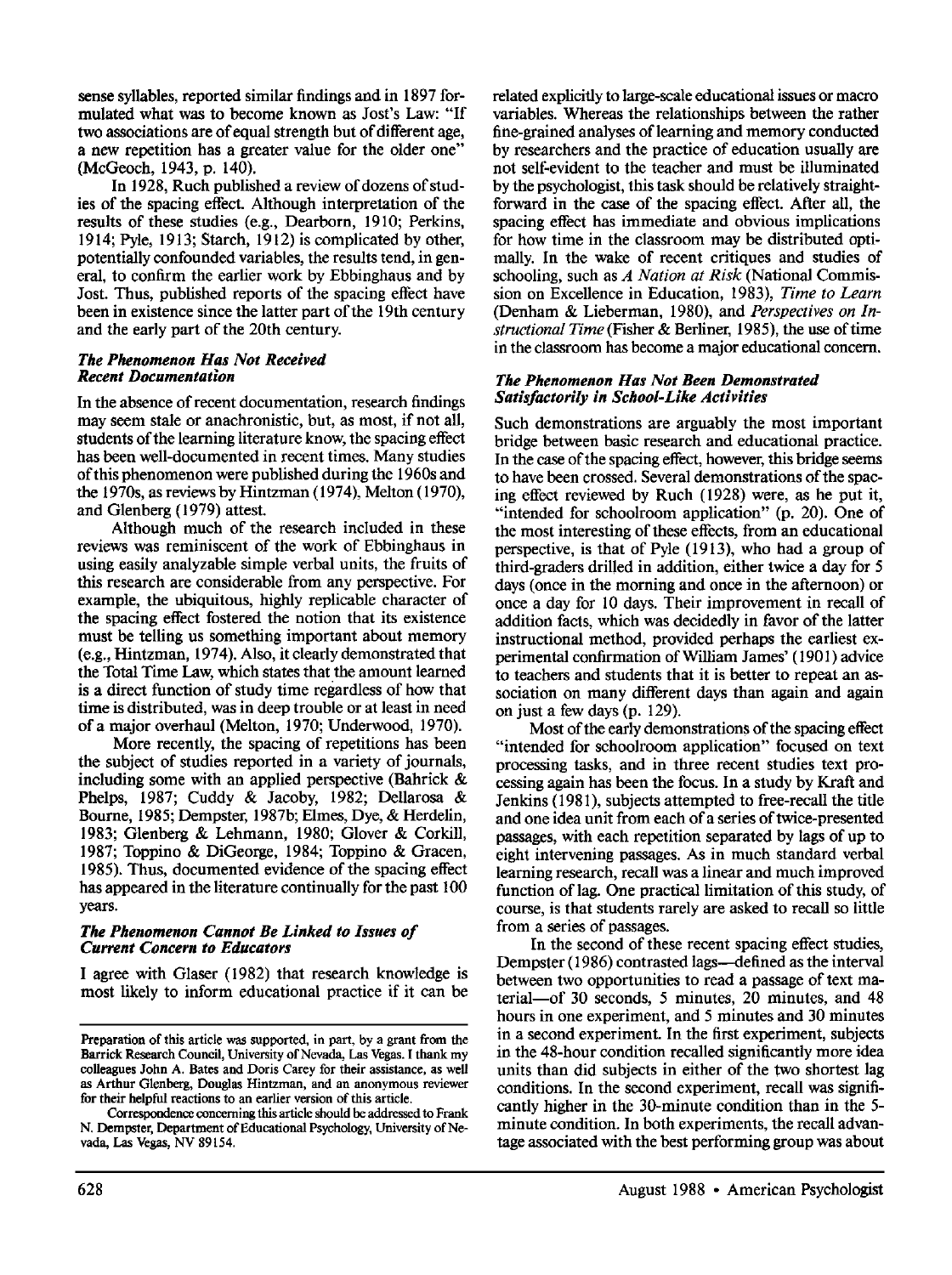the same (between 25% and 30%), even though different text passages were used in the two experiments. Thus, the effect was both robust and replicable. Finally, Glover and Corkill (1987) observed the spacing effect (0 lag versus a 30-minute lag) in subjects' memory for paragraphs they read as well as for brief lectures (125 words) they heard.

In addition to text recall, spacing effects have been demonstrated in programmed instruction, where the objective has been the learning of science and mathematical concepts. In one study, the meanings of a series of programmed scientific terms were learned much more effectively when repetitions were spaced than when they were massed (Reynolds & Glaser, 1964). In another study, arithmetical rules presented by a computer-assisted instruction system and expressed as verbal statements were learned better when reviews occurred one and seven days after original learning than when they occurred one and two days after original learning (Gay, 1973, Experiment 2).

Finally, spacing effects have been found in vocabulary learning. In a study by Dempster (1987b), 38 uncommon English words and their definitions were presented three times, either with each repetition of any given word separated by every other word (i.e., each repetition of a word was separated by 37 other words or 4 minutes, 19 seconds) or with each repetition of a word massed in succession. In addition, the words were presented either with or without sentence contexts. The results were quite clear. In three experiments in which spaced versus massed presentations were evaluated in this manner, spaced presentations yielded substantially higher levels of vocabulary learning than did massed presentations. In some cases, in fact, the number of word meanings recalled was over 50% greater under spaced conditions than under massed conditions.

In Dempster's (1987b) study the retention interval averaged less than an hour--short, from a practical perspective. Thus, the question might be asked, "Would spacing effects emerge in the retention of vocabulary words tested at much longer intervals?" Fortunately, there are data relevant to this question. Bahrick and Phelps (1987) tested 35 individuals who had learned and relearned 50 English-Spanish word pairs for recall and recognition after an interval of eight years. One variable of interest was the interval between successive relearning sessions—either 30 days, 1 day, or 0. The data show that the intersession interval had a very large effect on recall, with the recall probability associated with the 30-day interval about 2.5 times the probability associated with the zero interval. In turn, the l-day interval was associated with much better retention than the zero interval. For both comparisons, the effect on recognition, exclusive of recall, was much less pronounced. Moreover, their data clearly indicate that even five or more presentations are unlikely to facilitate long-term retention if the interval between successive presentations is one day or less. With respect to the educational implications of their study, the authors concluded that long-term retention would almost certainly be enhanced if foreign language courses

make certain that students independently retrieve target information at intervals that are as long as 1 month, over a period of several years, instead of the more typical intervals of 1 to 2 days over periods of from 10 to 15 weeks. (p. 349)

### *There Are Serious Discontinuities in the Literature on the Spacing Effect*

Another possible reason for the failure to apply the results of research on the spacing effect is that there are serious discontinuities in the literature on the spacing effect, such that most recent studies seem uninformed by the research of earlier ones. Although the spacing effect has a lengthy published history, there are discontinuities of this sort. For example, much of the important work from an applied perspective done in the early 1900s is not cited by studies published later. More generally, most recent studies tend to give the impression that, with the exception of the work of Ebbinghaus and Jost, all we know about the spacing effect dates only as far back as the 1960s. I cannot help but wonder how widespread a problem this is in the learning literature, and what sorts of consequences it has for the evolution of the science of learning and its application. Why is it that we occasionally—and perhaps frequently-give up on, or simply lose interest in, a phenomenon before we have definitive answers to basic questions and, then much later, return to the phenomenon as though we had just recently discovered it?

Upon reflection, this ahistorical character of research on the spacing effect would seem to have at least two unfortunate consequences, either of which could impede application. From a scientific perspective, such research is less likely to be as cumulative—where cumulative refers to empirical laws and theoretical structures building on one another so that later developments extend and unify earlier work (Hedges, 1987)—as would be more historical research. From a practical perspective, it will seem as if the spacing effect has not weathered continuous scrutiny over a lengthy period of time.

There are, of course, many possible reasons for discontinuities in the literature of a phenomenon. In the case of the spacing effect, however, three appear to stand out. First, for the most part, studies conducted from an applied perspective and those conducted from a basic research perspective constitute two distinct streams of research. For example, although widely cited reviews by Crowder (1976), Glenberg (1979), Hintzman (1974), and Melton (1970) report dozens of studies of the spacing effect using simple list learning materials, none of the many studies using more complex material with clearer classroom analogues are reported. This is the case despite the fact that some still viable accounts of the spacing effect (see for example, Cuddy & Jacoby, 1982, and Hintzman, 1974) were anticipated and supported in earlier studies done from a more applied perspective (see, for example, Ausubel, 1966).

Second, different terminology has been used to refer to similar, though distinguishable, phenomena-a situation that seems to have created some confusion. For example, a number of writers have distinguished between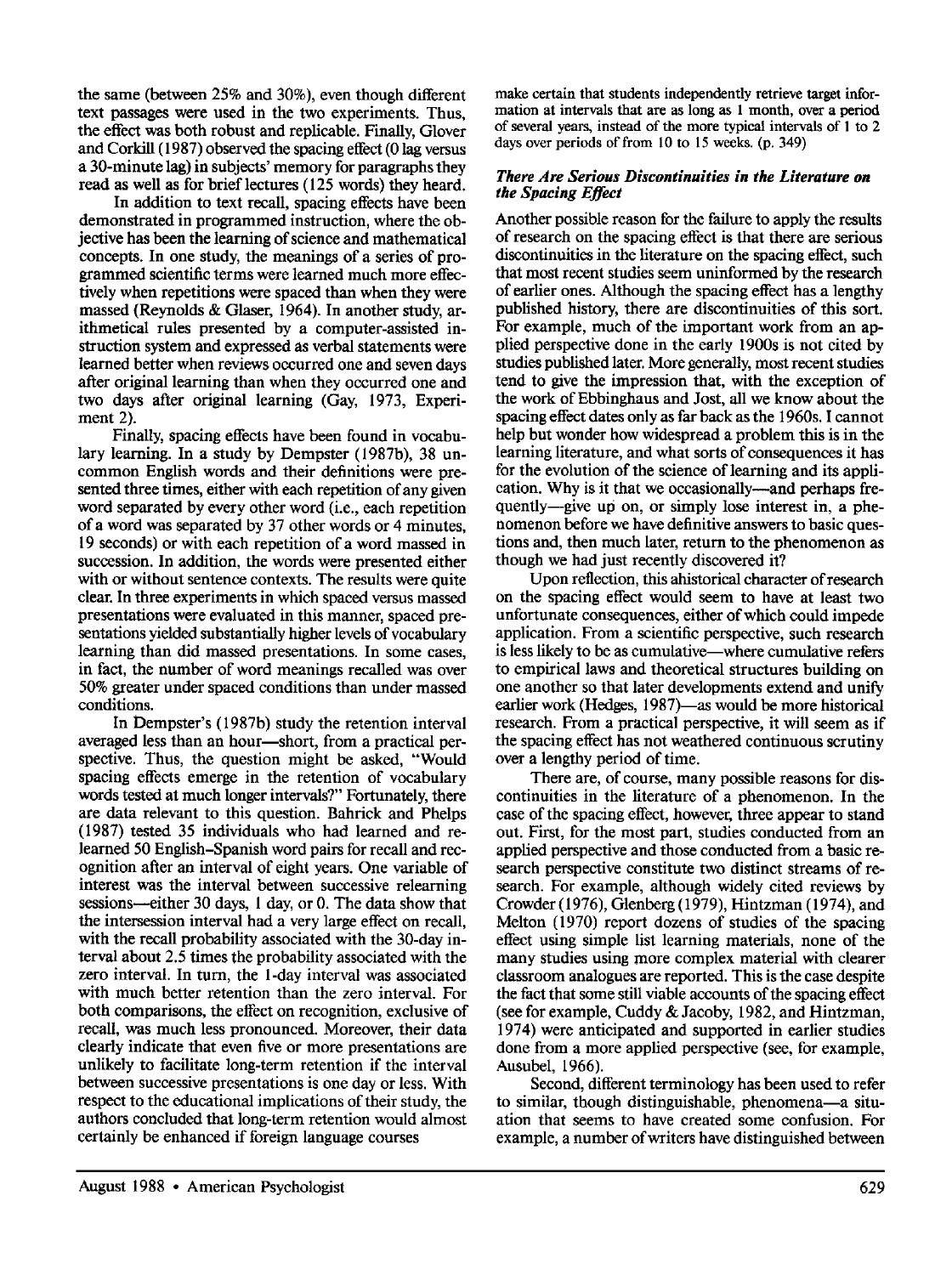the "spacing effect" and both the "Melton" or "lag effect" and the "massed-versus-distributed practice" effect. Lag **effects** have been said to occur when performance improves as a function of the number of intervening items between successive presentations, whereas massed versus distributed practice effects often have been restricted to comparisons between spacings of zero (massed practice) and all spacings greater than zero (distributed practice). The use of this terminology, however, is somewhat uneven. Some researchers have used these terms interchangeably or have included other variables (e.g., length of period of study, retention interval) in their characterizations of the spacing effect (e.g., Ruch, 1928). Also, much of the massed versus distributed practice research, which has focused on perceptual motor skills tasks and lists of nonsense syllables, has yielded weak effects of spacing. According to Underwood (1961), who reviewed 10 years of distributed practice research, "Even under the most favorable conditions for facilitation by distributed practice, one could not recommend its use in an applied setting" (p. 230). Apparently following his lead, some older educational psychology texts advised that there were no clear practical implications to be drawn from distributed practice research (e.g., DeCecco, 1968; Mathis, Cotton, & Sechrest, 1970).

Third, the spacing effect is just one of a family of similar, though less thoroughly investigated, phenomena that are occasionally confused in the literature. One such phenomenon is the so-called "test-spacing" effect, which refers to the fact that spaced tests, particularly tests with intertest intervals of an expanding nature, result in greater retention than do massed testings (Landauer & Bjork, 1978; Rea & Modigliani, 1985; Spitzer, 1939). Another related phenomenon has been observed when once-presented written exercises or materials in a short course in statistics either are spread over the course of several sessions or are presented in a single session—a situation that is analogous to "cramming" for a test. In this case, students learn more when the material is distributed over several sessions (Bloom & Shuell, 1981; Smith & Rothkopf, 1984). Finally, Reder and Anderson (1982) found that, with total study time equated, repeated, well-spaced presentations of a text were more effective than was a single, longer presentation. Similarly, Edwards (1917) compared groups who studied various school materials, including history and geography, six and one-half minutes continuously or with the same amount of time divided into a study period of four minutes followed some days later by a review of two and one-half minutes. Lag and test intervals, difficulty of the material, and age of **the**  subjects were so variable that it is difficult to interpret the results; however, without exception they favor the repeated, spaced-study groups.

To complicate matters further, research on allied phenomena also has an ahistorical character. For example, Rea and Modigliani (1985) failed to cite Spitzer (1939), even though Spitzer's work showed that if the interval between original learning and the first test in a series is too lengthy, test spacing effects are likely to be vitiated.

Also, Reder and Anderson (1982) failed to cite Edwards (1917), and neither Bloom and Shuell (1981) nor Smith and Rothkopf (1984) seemed aware of the work of Ash (1950), who found only minor differences in retention between groups treated like theirs.

### *Too Many Studies Using School-Like Activities Have Failed to Show the Spacing Effect*

Although the spacing effect is one of the most dependable phenomena in the learning of standard verbal learning lists, there have been more than a half-dozen documented failures to observe the spacing effect in tasks with classroom analogues. The results of these studies make it quite clear that the spacing effect is subject to certain not fully understood boundary conditions. Specifically, five sorts of boundary conditions are suggested. First, it has been found that under certain circumstances spaced presentations are no better than (Austin, 192 l) and sometimes even worse than (Gordon, 1925) massed presentations in **tests** of immediate recall. For example, Austin found that massed readings (e.g., five times in one day) of text material proved as effective as spaced readings (e.g., daily for five days) in tests of immediate recall, whereas **the**  spaced readings were much more effective in delayed tests, particularly if they came two to four weeks after learning. Second, it has been found that massed practice often is more efficient for certain simple, isolated skills, such as writing the products of number pairs as rapidly as possible (Thorndike, 1916). Third, evidence from traditional learning research suggests that the spacing effect may not apply to preschool age children, although it does emerge in a robust manner by age seven (Toppino & DiGeorge, 1984). Fourth, two studies have shown that the spacing effect can be eliminated if paraphrased rather than verbatim versions of the repeated materials are used (Dellarosa & Bourne, 1985; Glover & Corkill, 1987).

Finally, the results of a number of studies seem to suggest that beyond a certain lag interval, further increases in lag are not always associated with further increases in learning. For example, English, Wellborn, and Killian (1934) found that four readings of a text at three-hour intervals were associated with better learning than four consecutive unspaced readings; however, readings at threehour intervals were no better than readings at either oneor three-day intervals. Similarly, Lyon ( 1914), Peterson, Ellis, Toohill, and Kloess (1935), and Sones and Stroud (1940) reported essentially no differences in retention between groups with rereading reviews spaced l and 7, 1 and 9, and l and 17 days after original learning. These findings were later corroborated by Ausubel (1966) and by Gay (1973).

Of these boundary conditions, the last two seem the most serious and most puzzling in view of the fact that the spacing effect has been found in paraphrased material (Rothkopf & Coke, 1966) and in view of long-lag effects obtained with traditional verbal learning material (Glenberg & Lehmann, 1980) and in vocabulary learning (Bahrick & Phelps, 1987). With respect to the latter, it may be that under certain lengthy lag conditions, the usual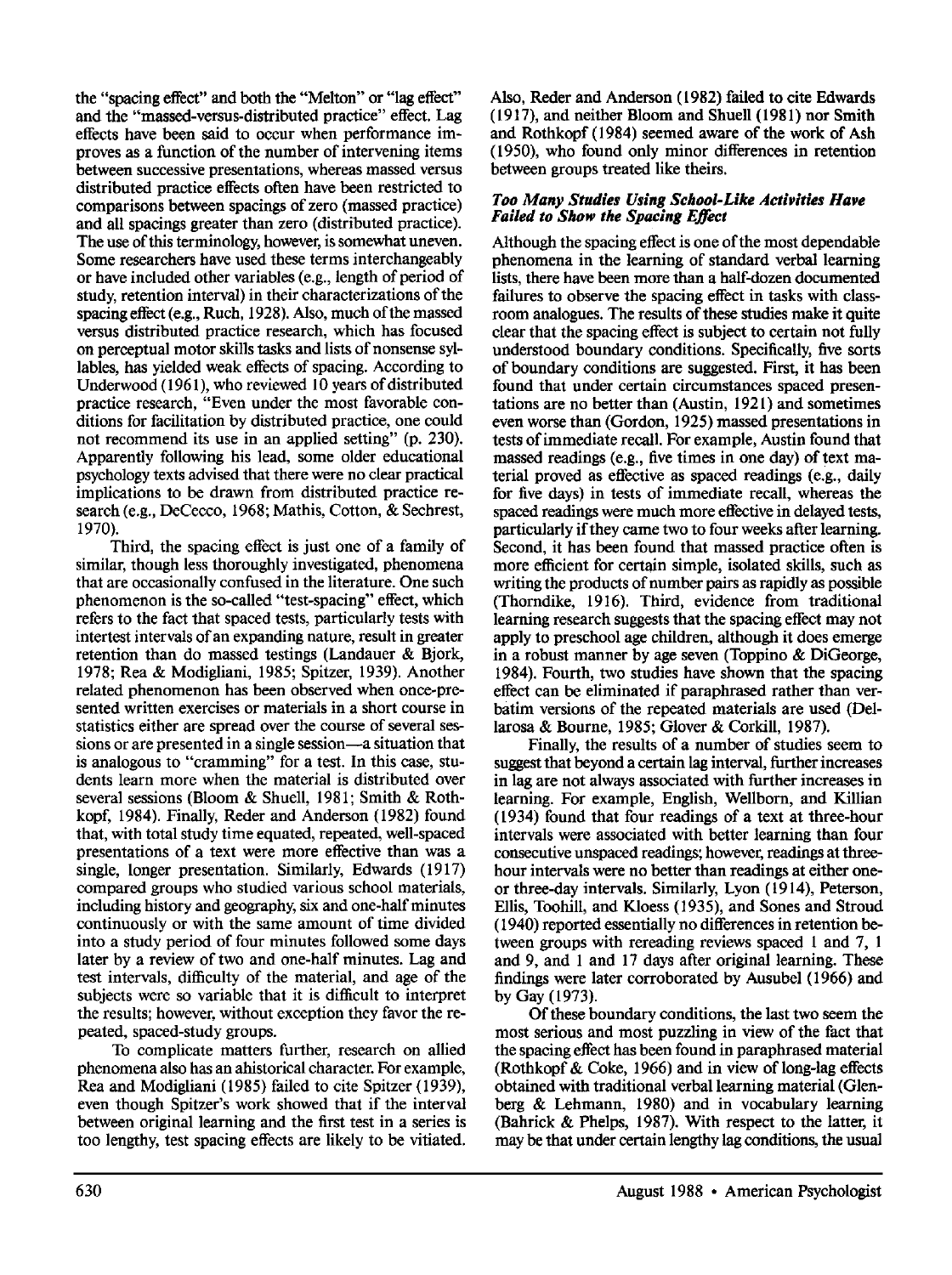benefits of spaced repetitions do not obtain because the results of initial processing efforts have been forgotten (see Lyon, 1914, and Sones & Stroud, 1940, for earlier discussions of this hypothesis).

In any case, the spacing effect, especially in text processing, cannot be taken for granted. Although there have been relatively few documented failures to obtain the spacing effect, they certainly could have raised enough doubt about the dependability of the effect to discourage application.

### *The Phenomenon Has Not Been Demonstrated Satisfactorily in the Classroom*

With very few exceptions (Dempster, 1986; Glover & Corkill, 1987; Pyle, 1913), even research using educationally relevant materials has been conducted in the laboratory. Moreover, the rather simple learning situations created in classroom studies of the spacing effect fail to approach the complexities facing curriculum developers and teachers. Curriculum developers and teachers have to concern themselves with the design of instruction conveyed in classes that often meet every day for a school term, under conditions in which much if not most of the content is organized in ways that imply systematic movement through learning hierarchies, curricular sequences, and so forth. Thus, it may be argued that it is not at all clear what specific implications demonstrations of the spacing effect in simple, isolated classroom situations have for curriculum designers and teachers faced with decisions about how much material to include in a course, how to sequence it, and how to optimally phase in new material and phase out old material.

Arguably, the relative lack of applied research in educational settings is, from an educational perspective, the most serious shortcoming of research on the spacing effect. There is no substitute for applied research, and the absence of at least several convincing demonstrations of **the** spacing effect in ongoing classroom situations under naturalistic conditions may well have been an impediment to application.

#### *Too Little Is Known About Actual Classroom Practice to Justify Widespread Application of the Spacing Effect*

To the best of my knowledge, nothing has been published concerning the proportion of time in the classroom teachers usually devote to review (i.e., any re-presentation or practice activity pertaining to a particular educational objective), and to what extent reviews are massed as opposed to spaced. Moreover, the general nature of classroom review activities apparently has not been characterized. For example, to what extent are reviews verbatim or paraphrased? Because several studies have failed to show spacing effects in text processing when paraphrased rather than verbatim versions of the repeated materials were used (Dellarosa & Bourne, 1985; Glover & Corkill, 1987), the answer to this question is of practical importance.

In short, due to significant gaps in our understanding

of classroom practice, the application potential of the spacing effect cannot be estimated with any precision. Accordingly, it may be assumed wrongly that efforts to implement the spacing effect would result in little benefit.

## *The Phenomenon Is Not Sufficiently Understood*

Phenomena that are not well understood are likely to invite skepticism among practitioners--particularly those who are familiar with any one of several instances in which the application of a poorly understood finding has had extremely unfavorable consequences (e.g., thalidomide). For example, educators, who often give the impression of having a low regard for fact memorization, might feel that the spacing effect would interfere with the operation of "more laudable, higher mental processes," because it is exactly such memorization to which spacing applies most clearly.

In fact, the theoretical picture surrounding the spacing effect is confused and uncertain, despite numerous attempts at clarification (e.g., Dellarosa & Bourne, 1985; Hintzman, 1974). A recent case in point is a published failure to replicate findings implicating a component-levels interpretation of the spacing effect in standard verbal learning tasks (Toppino & Gracen, 1985). The component-levels hypothesis is one of a group of hypotheses that attribute the spacing effect to increasing independence of encoding events with increasing intervals between repetitions.

With more naturalistic material, theoretical work has been slow to develop, and little has been done in the way of theoretically derived hypothesis testing. However, it is worth noting that Ausubel (1966), in a rarely cited study, offered the following explanation for the advantages of spaced review in meaningful learning:

In the first place, after a longer retention interval, when more material is forgotten, the learner is more highly motivated to profit from the opportunity for review. He is less likely to regard this opportunity as unnecessary and superfluous and is hence more disposed to take good advantage of it in terms of effort, attention, and concentration. (p. 197)

Apparently, Ausubel (1966) was on the right track when he stressed the role of attention and effort in the spacing effect. Recent evidence indicates that some sort of attentional account of the spacing effect is at least as viable as any other account and well worth pursuing (Dellarosa & Bourne, 1985; Dempster, 1986; Elmes, Dye, & Herdelin, 1983; Magliero, 1983). For. example, Dempster (1986) had subjects respond to a questionnaire administered following a recall test of a twice-read passage, with the two readings spaced either 30 minutes apart or 5 minutes apart. The questionnaire consisted of 10 items, each followed by a 10-point rating scale, which was designed to elicit self-reports of various cognitive and affective states and processes during reading and testing. Included were questions concerning levels of attention, interest, anxiety, rehearsal, and changes of interpretation from one reading to the next. The results were quite clear. Significant group differences emerged on only two of the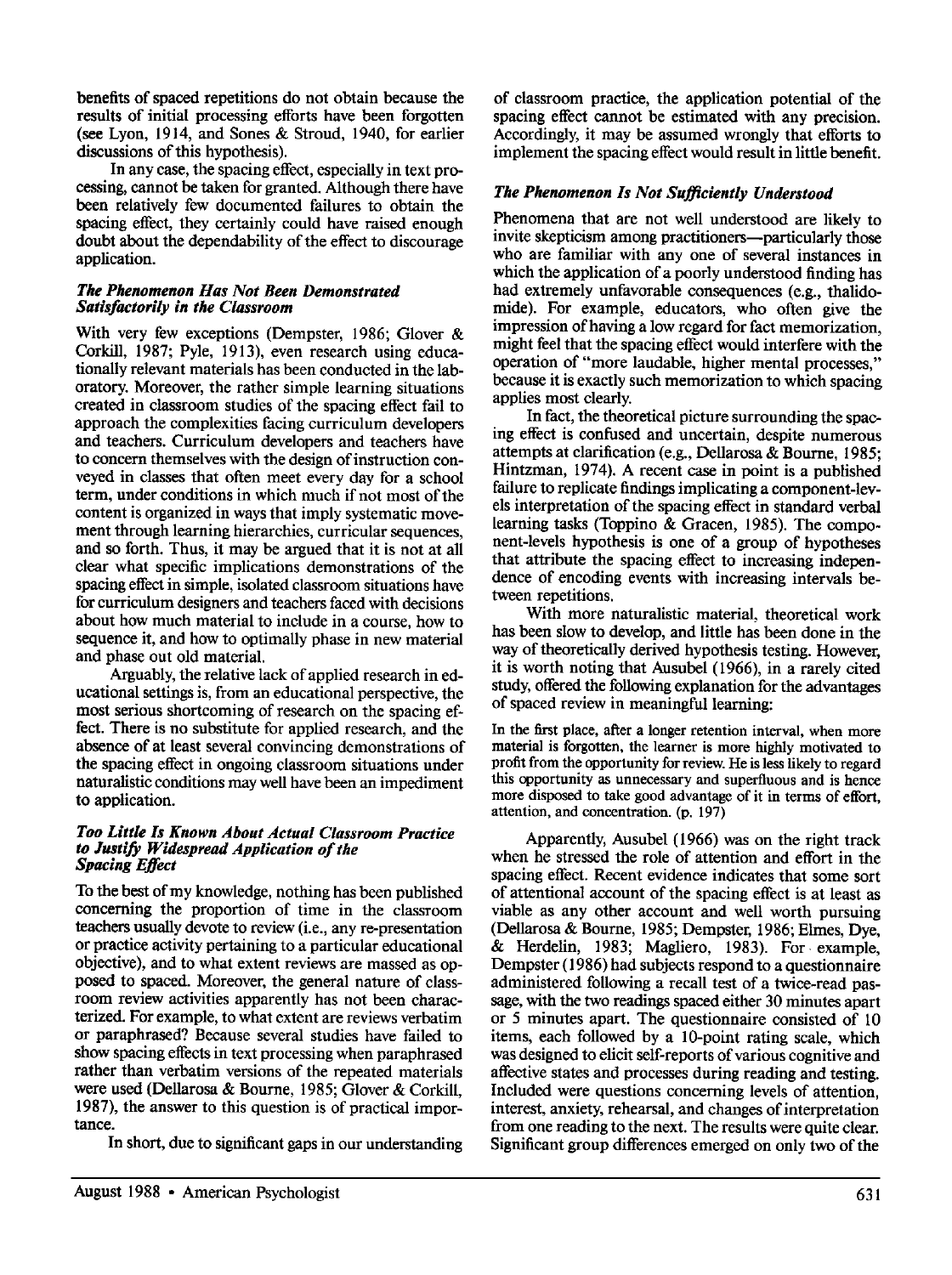items, specifically one asking the subjects to indicate how "interested" they were during the second reading-an affective state—and one asking them to indicate how much "attention" they paid during the second reading-a cognitive process. In both cases, the average ratings of students in the spaced 30-minute condition (those who also did best on the recall test) were higher than those in the massed 5-minute condition. Moreover, a correlational analysis, applied to the scores of both groups combined, revealed a significant correlation between recall and only one of the questionnaire items—that is, the attention paid during the second reading. Those who reported having paid more attention tended to have learned more from the text.

However, why should spaced presentations be more interesting (see also Elmes et al., 1983) and receive more attention than massed presentations? Here again, Ausubel (1966) seemed to have anticipated more recent developments when he suggested that it has to do with the relative accessibility of previous encodings (in his words, the activity of "trying and failing to remember material," p. 197). If a student receives massed presentations, the information learned during earlier presentations should be relatively easy to retrieve from memory during subsequent presentations. Thus, subsequent presentations should be relatively redundant or familiar and thus relatively boring. By contrast, if a student receives two well-spaced presentations, the information learned during initial presentations should be relatively inaccessible during subsequent presentations, which should heighten interest level and the amount or quality of attention subsequent presentations receive. According to this account, then, massed presentations are relatively ineffective because they may not actually result in much repetitive processing (see also Cuddy & Jacoby, 1982; Dellarosa & Bourne, 1985; Greeno, 1970; Jacoby, 1978; Underwood, 1970).

One implication of this account is that anything that increases the likelihood that a repetition will receive full processing, such as events that make it difficult to retrieve the results of prior encodings, should improve learning. Thus, this account helps to explain failures to obtain the spacing effect with paraphrased repetitions, that is, repetitions having a changed surface structure (Dellarosa & Bourne, 1985; Glover & Corkill, 1987), and under lengthy lag conditions (Ausubel, 1966; English et al., 1934; Gay, 1973; Lyon, 1914; Peterson et al., 1935; Sones & Stroud, 1940).

In sum, although recent studies have yielded some promising clues to the mechanisms underlying the spacing effect, our theoretical ignorance may have been and may continue to be an impediment to application or might contribute to inappropriate applications.

# **Summary and Conclusions**

The spacing effect would seem to have considerable potential for improving classroom learning, yet there is no evidence of widespread application. In this article, I have considered nine possible impediments to the implementation of research findings in the classroom. Of the nine, five appear to apply to the spacing effect. These include the ahistorical character of research on the spacing effect, some failures to obtain the effect with school-like activities, a paucity of impressive classroom demonstrations of the phenomenon, limited knowledge of classroom practice, and an incomplete understanding of the psychological bases of the spacing effect. By contrast, the fact that the phenomenon (a) has been known for a long period of time, (b) has received recent documentation, (c) can be linked to current educational issues, and (d) has been shown to extrapolate to school-like activities suggests that the first four dimensions of analysis considered do not apply.

The following question now arises: To what extent *should* the list of plausible impediments to the application of the spacing effect in the classroom discourage application? After addressing each of these concerns, I conclude that we do know enough about the effect of spacing to make a very strong argument for application without any additional knowledge about the spacing effect or classroom practice.

Consider first the ahistorical and somewhat confusing character of research on the spacing effect. Given the long history of research on the spacing effect and the considerable recent documentation, the discontinuities in the literature on the spacing effect do not seem terribly important. In fact, the spacing effect has weathered continuous scrutiny over a lengthy period of time. Of course, the fact that the spacing effect is just one of a family of similar phenomena would seem only to strengthen and broaden the appeal of "spacing" in the classroom.

A second plausible reason for the absence of widespread application of the spacing effect is that there have been some failures to obtain the effect in school-like tasks. The spacing effect, in fact, does appear to be subject to certain, not fully understood boundary conditions. However, it would be unrealistic to expect the spacing effect to apply in every situation, and the relatively few failures to obtain the spacing effect seem trivial in light of its many demonstrations. For this reason and in the absence of any serious contraindications to the application of the spacing effect, the fact that the spacing effect does not always work hardly seems to justify resistance to its application.

Arguably, the most serious of the plausible impediments to the application of the spacing effect is the paucity of impressive classroom demonstrations of the phenomenon. Clearly, programmatic research on the effects of spacing in education settings is long overdue, as the results of such efforts would likely aid in its application. The most useful studies of this sort would be those involving curriculum design and classroom teaching that help shed light on the implications of the spacing effect for specific applied issues, such as homework, frequency of testing and feedback, learning hierarchies, mastery learning, and questioning strategies.

Although additional classroom research is desirable and even necessary in order to make the most effective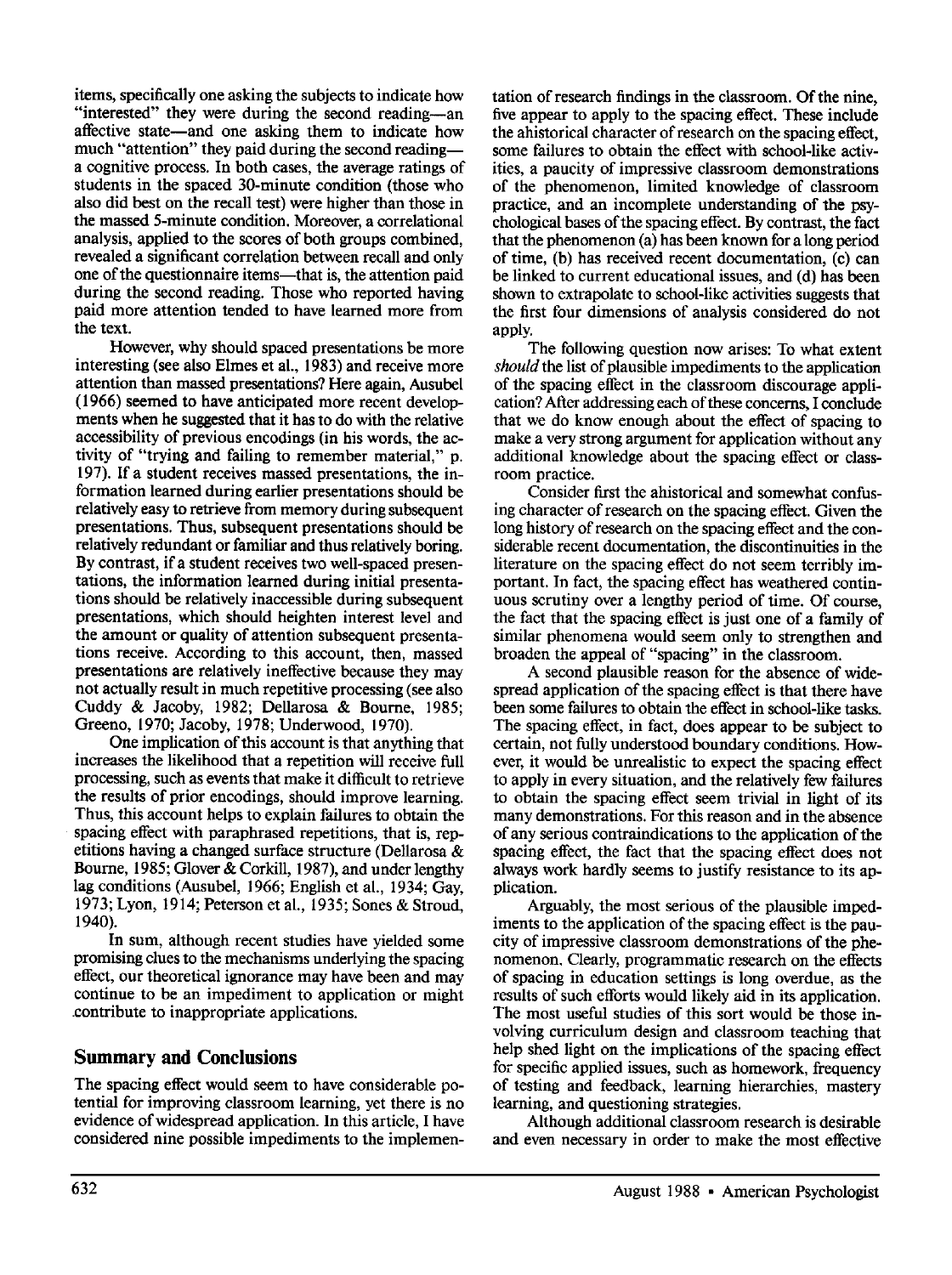use of spacing, I do not think we have to withhold all judgment on the applicability of the spacing effect at this point. For example, we know that children study vocabulary in a variety of subjects and that the spacing effect facilitates vocabulary learning. Likewise, children are exposed to numerous scientific terms and arithmetical rules while in school—each of which is a domain in which spacing has been found to be effective. When coupled with what we already know about the effects of spacing in text processing, there is ample reason to believe that the spacing effect will improve classroom learning in a wide variety of subject areas.

Although we do not know much about current classroom applications of the spacing effect, there are many reasons to believe that the spacing effect is underutilized in the classroom in terms of its potential for improving learning. In addition to the reasons indicated earlier, there is the fact that the spacing effect is somewhat counterintuitive. The spacing effect typically refers to a phenomenon that occurs under conditions in which the retention interval between the last presentation and the test is held constant. Thus, one might reason that because the retention interval between the first presentation and the test is shorter under massed conditions, this condition should result in superior performance. Even experienced educators, when judging the instructional effectiveness of text passages, tend to rate prose in which the repetition of a given unit of information is massed as better than those in which it is spaced (Rothkopf, 1963).

In short, the spacing effect is neither intuitively obvious, nor well known among educators. Accordingly, it is reasonable to assume that those who become teachers, administrators, curriculum developers, or writers of reading series are ignorant of the spacing effect, just as many psychologists are not clear about the totality of educational situations that call for its application. Thus, our ignorance of actual classroom practice should not be interpreted to mean that widespread implementation of the spacing effect has little or no potential for improving classroom learning.

The final plausible impediment to the application of the spacing effect is that it is not well understood theoretically. However, in view of the absence of evidence linking the spacing effect to some undesirable psychological process or outcome, this impediment is extremely hard to justify. For example, there is no evidence that the spacing effect impairs the ability to conceptualize or to think critically. Even if it is found that the psychological basis of the spacing effect applies only or largely to memorization tasks, memory is of central importance to any complex intellectual activity.

Nevertheless, a fuller understanding of the spacing effect could eventually aid in its application and might help to avoid some inappropriate applications. Hence, I believe the search for the underlying cause(s) of the spacing effect should proceed. As part of this effort, some attempt should be made to determine if spaced presentations tend simply to increase the amount of information learned (the quantitative hypothesis), or if they tend to increase the learning of only certain kinds of information (the qualitative hypothesis). So far, these hypotheses have been examined only in relation to the more general issue of how repetitions improve learning, with mixed results (Annis & Annis, 1987; Bromage & Mayer, 1986; Mayer, 1983). They have not been examined in the context of comparisons of massed and spaced repetitions, although such comparisons might be fruitful from both a theoretical and a practical perspective.

Recently, I was told that the spacing effect has been "studied to death," and on another occasion that "we know all that we need to know about the spacing effect." Clearly, the spacing effect is one of the most studied phenomena in the 100-year history of learning research, and we *do* know a lot about it—enough to recommend application. However, it would be a mistake to do what these comments imply—which is simply to stop investigating the phenomenon. Although it may take some clever research to avoid diminishing returns, continued experimental study of the spacing effect can yield valuable information regarding its parameters and cause(s). Then too, applied research and widespread application should produce the data base needed to evaluate the particular conditions under which the spacing effect works best.

#### **REFERENCES**

- Annis, L. E, & Annis, D. B. (1987, April). *Does practice make perfect? The effects of repetition on student learning.* Presented at the annual meeting of the American Educational Research Association, Washington, DC.
- Ash, P. (1950). The relative effectiveness of massed versus spaced film presentations. *Journal of Educational Psychology, 41,* 19-30.
- Austin, S. D. M. (1921). A study in logical memory. *American Journal of Psychology, 32,* 370-403.
- Ausubel, D. P. (1966). Early versus delayed review in meaningful learning. *Psychology in the Schools, 3,* 195-198.
- Bahrick, H. P., & Phelps, E. (1987). Retention of Spanish vocabulary over 8 years. *Journal of Experimental Psychology: Learning, Memory, and Cognition, 13,* 344-349.
- Bloom, K. F., & Shuell, T. J. (1981). Effects of massed and distributed practice on the learning and retention of second-language vocabulary. *Journal of Educational Research, 74,* 245-248.
- Bromage, B. K., & Mayer, R. E. (1986). Quantitative and qualitative effects of repetition on learning from technical text. *Journal of Educational Psychology, 78,* 271-278.
- Crowder, R. G. (1976). *Principles of learning and memory.* Hillsdale, NJ: Erlbaum.
- Cuddy, L. J., & Jacoby, L. L. (1982). When forgetting helps memory: An analysis of repetition effects. *Journal of Verbal Learning and Verbal Behavior, 21,* 451-467.
- Dearborn, W. E (1910). Experiments in learning. *Journal of Educational Psychology, 1,* 373-388.
- DeCecco, J. E (1968). *The psychology of learning and instruction: Educational psychology.* Engiewood Cliffs, NJ: Prentice-Hall.
- Dellarosa, D., & Bourne, L. E. (1985). Surface form and the spacing effect. *Memory & Cognition, 13,* 529-537.
- Dempster, E N. (1986). *Spacing effects in text recall: An extrapolation from the laboratory to the classroom.* Manuscript submitted for publication.
- Dempster, E N. (1987a). Time and the production of classroom learning: Discerning implications from basic research. *Educational Psychologist, 22,* 1-21.
- Dempster, E N. (1987b). Effects of variable encoding and spaced presentations on vocabulary learning. *Journal of Educational Psychology, 79,* 162-170.